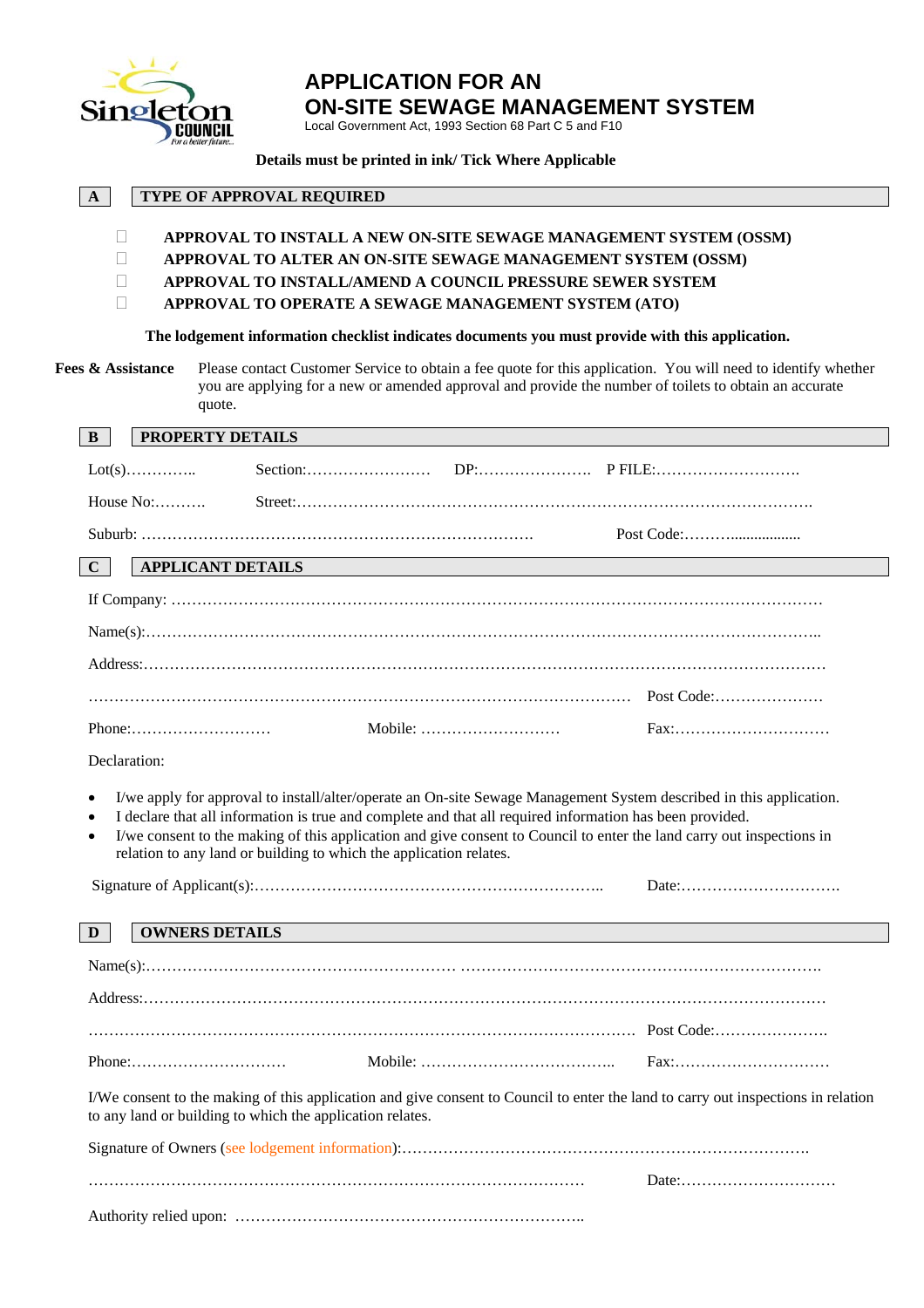#### **APPROVAL TO OPERATE THE SYSTEM OF SEWAGE MANAGEMENT WILL BE ISSUED TO THE PROPERTY OWNER UNLESS SECTION E IS COMPLETED AND SIGNED BY ANOTHER WHO ACCEPTS RESPONSIBILITY FOR ITS OPERATION**

| ${\bf E}$                                                                   | Name of person who will be responsible for ensuring the satisfactory operation of the system                                                                           |  |  |  |  |  |
|-----------------------------------------------------------------------------|------------------------------------------------------------------------------------------------------------------------------------------------------------------------|--|--|--|--|--|
|                                                                             |                                                                                                                                                                        |  |  |  |  |  |
|                                                                             |                                                                                                                                                                        |  |  |  |  |  |
|                                                                             |                                                                                                                                                                        |  |  |  |  |  |
|                                                                             |                                                                                                                                                                        |  |  |  |  |  |
|                                                                             | I agree to the approval to operate the system of sewage management being issued in my name                                                                             |  |  |  |  |  |
| Date: $\dots\dots\dots\dots\dots\dots\dots\dots\dots\dots\dots\dots$        |                                                                                                                                                                        |  |  |  |  |  |
| $\mathbf{F}$                                                                | Name of Licensed Person/Approved Company who will install the On-Site Sewage Management<br><b>System or Alter the Existing System</b>                                  |  |  |  |  |  |
|                                                                             |                                                                                                                                                                        |  |  |  |  |  |
|                                                                             |                                                                                                                                                                        |  |  |  |  |  |
|                                                                             |                                                                                                                                                                        |  |  |  |  |  |
|                                                                             |                                                                                                                                                                        |  |  |  |  |  |
| G                                                                           | Name of Licensed Person/Company who will install the effluent disposal area (If same as installer<br>write "as above")                                                 |  |  |  |  |  |
|                                                                             |                                                                                                                                                                        |  |  |  |  |  |
|                                                                             |                                                                                                                                                                        |  |  |  |  |  |
|                                                                             |                                                                                                                                                                        |  |  |  |  |  |
| H                                                                           | Name of Licensed Plumber who will install the Sewerage Drainage Lines (If same as installed write<br>"as above")                                                       |  |  |  |  |  |
|                                                                             |                                                                                                                                                                        |  |  |  |  |  |
|                                                                             | Postcode:                                                                                                                                                              |  |  |  |  |  |
|                                                                             | $Phone: \ldots \ldots \ldots \ldots \ldots \ldots \ldots \ldots \ldots$                                                                                                |  |  |  |  |  |
| $\bf{I}$                                                                    | Name of Person/Company who will service the On-Site Sewage Management System (eg Aerated<br>Wastewater Treatment System) or who currently services the existing system |  |  |  |  |  |
|                                                                             |                                                                                                                                                                        |  |  |  |  |  |
|                                                                             |                                                                                                                                                                        |  |  |  |  |  |
|                                                                             |                                                                                                                                                                        |  |  |  |  |  |
| $\mathbf{J}$                                                                | PROPOSED DEVELOPMENT DETAILS                                                                                                                                           |  |  |  |  |  |
| The on-site sewage management system will treat and dispose of wastes from: |                                                                                                                                                                        |  |  |  |  |  |
| $\Box$                                                                      | <b>A Single or Dual Occupancy Dwelling</b>                                                                                                                             |  |  |  |  |  |
| $\Box$                                                                      | <b>Tourist Accommodation consisting of</b><br><b>Cabins/Units/Villas</b>                                                                                               |  |  |  |  |  |
|                                                                             |                                                                                                                                                                        |  |  |  |  |  |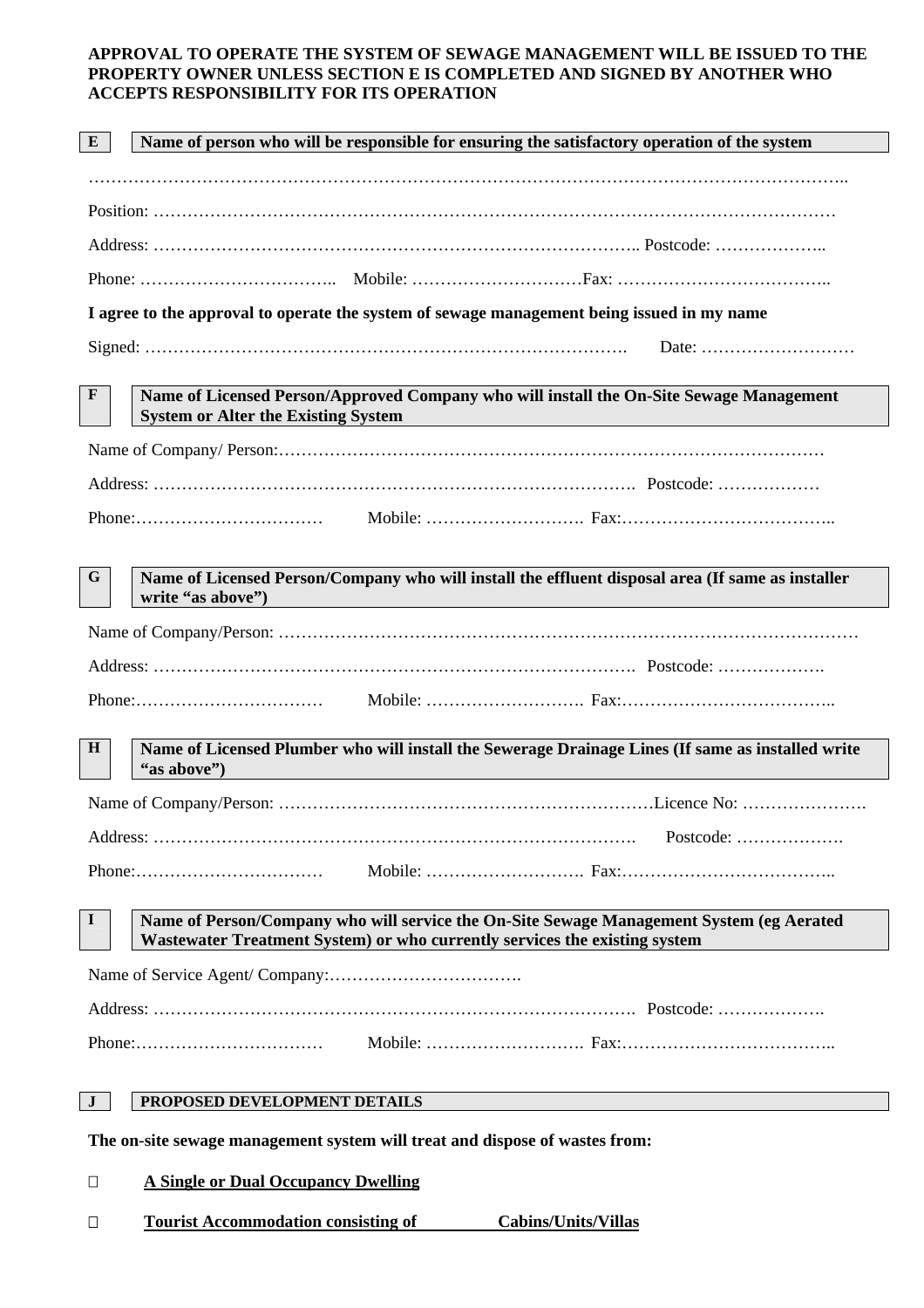|              | No of Bedrooms including studyNo. of Spa/BathsNo. of Toilets                                                                                                                                                                   |  |  |  |  |  |
|--------------|--------------------------------------------------------------------------------------------------------------------------------------------------------------------------------------------------------------------------------|--|--|--|--|--|
|              |                                                                                                                                                                                                                                |  |  |  |  |  |
|              |                                                                                                                                                                                                                                |  |  |  |  |  |
|              |                                                                                                                                                                                                                                |  |  |  |  |  |
| $\Box$       | Commercial/Industrial Development described as manufactured as the control of the control of the control of the control of the control of the control of the control of the control of the control of the control of the contr |  |  |  |  |  |
|              |                                                                                                                                                                                                                                |  |  |  |  |  |
|              | No. of toilets No. of showers No of kitchens/lunchrooms                                                                                                                                                                        |  |  |  |  |  |
|              |                                                                                                                                                                                                                                |  |  |  |  |  |
|              | Will the premises be preparing food for sale No of restaurant/café seats                                                                                                                                                       |  |  |  |  |  |
|              |                                                                                                                                                                                                                                |  |  |  |  |  |
|              |                                                                                                                                                                                                                                |  |  |  |  |  |
| $\Box$       |                                                                                                                                                                                                                                |  |  |  |  |  |
|              |                                                                                                                                                                                                                                |  |  |  |  |  |
| $\mathbf{K}$ | DETAILS OF PROPOSED ON-SITE SEWAGE MANAGEMENT SYSTEM OR EXISTING SYSTEM                                                                                                                                                        |  |  |  |  |  |
|              |                                                                                                                                                                                                                                |  |  |  |  |  |
|              | Note: See application submission requirements on lodgement information checklist                                                                                                                                               |  |  |  |  |  |
| $\Box$       | <b>Septic Tank and Absorption Trench</b><br>With collection well and pump<br>$\Box$                                                                                                                                            |  |  |  |  |  |
| $\Box$       | <b>Septic Tank and Transpiration Area</b><br>With collection well and pump:<br>$\Box$                                                                                                                                          |  |  |  |  |  |
|              |                                                                                                                                                                                                                                |  |  |  |  |  |
|              |                                                                                                                                                                                                                                |  |  |  |  |  |
|              | Transpiration AreaLengthBreadth                                                                                                                                                                                                |  |  |  |  |  |
|              |                                                                                                                                                                                                                                |  |  |  |  |  |
| $\Box$       | <b>Aerated Waste Water Treatment System</b>                                                                                                                                                                                    |  |  |  |  |  |
|              |                                                                                                                                                                                                                                |  |  |  |  |  |
|              |                                                                                                                                                                                                                                |  |  |  |  |  |
|              |                                                                                                                                                                                                                                |  |  |  |  |  |
|              |                                                                                                                                                                                                                                |  |  |  |  |  |
| $\Box$       | Wet Composting Closet System with subsurface effluent disposal:                                                                                                                                                                |  |  |  |  |  |
|              |                                                                                                                                                                                                                                |  |  |  |  |  |
|              |                                                                                                                                                                                                                                |  |  |  |  |  |
|              |                                                                                                                                                                                                                                |  |  |  |  |  |